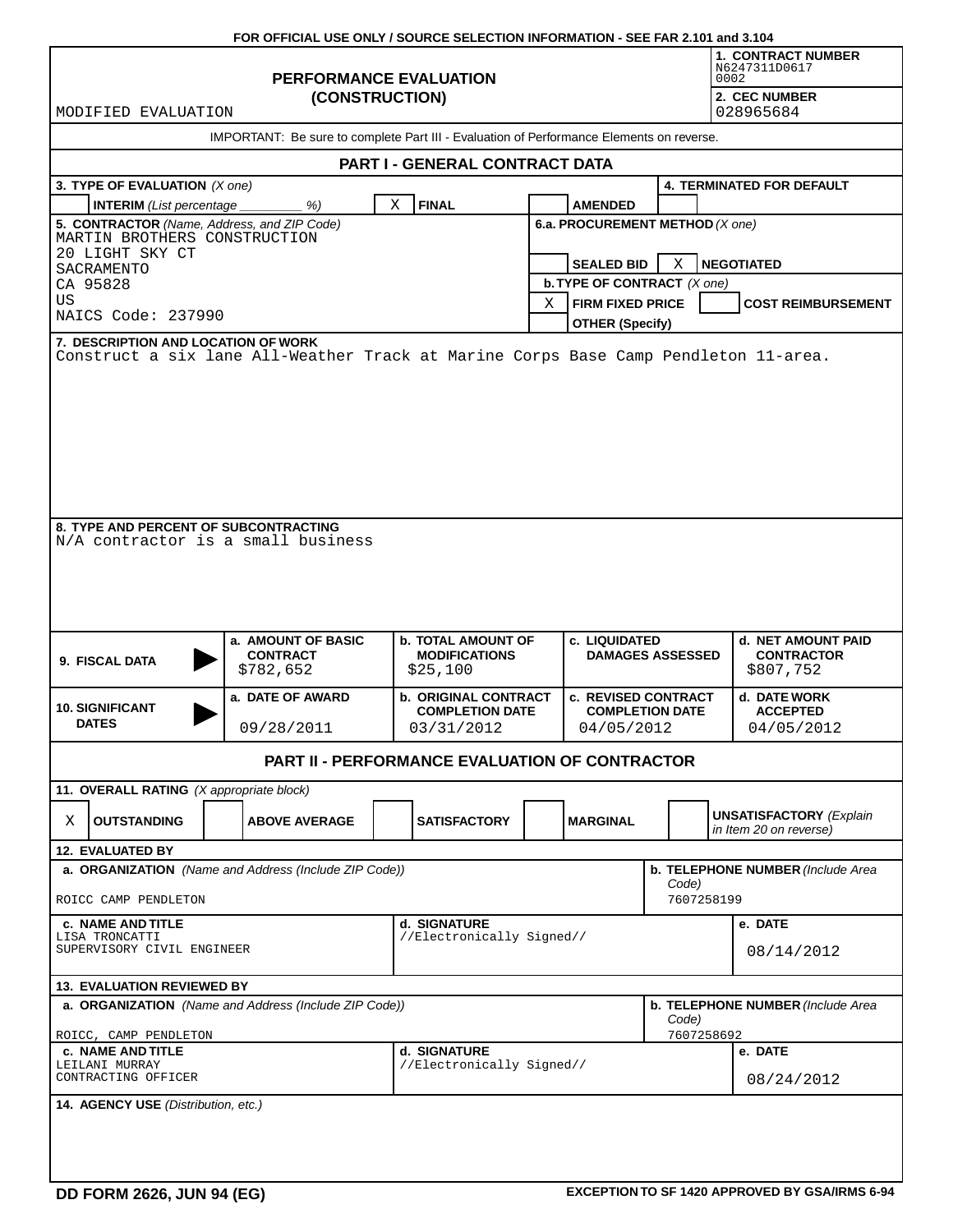# **PART III - EVALUATION OF PERFORMANCE ELEMENTS**

|                                                            |       |                                                    |              | $N/A$ = NOT APPLICABLE 0 = OUTSTANDING A = ABOVE AVERAGE S = SATISFACTORY M = MARGINAL U = UNSATISFACTORY |   |   |                                                                |     |              |   |   |   |              |
|------------------------------------------------------------|-------|----------------------------------------------------|--------------|-----------------------------------------------------------------------------------------------------------|---|---|----------------------------------------------------------------|-----|--------------|---|---|---|--------------|
| <b>15. QUALITY CONTROL</b>                                 | N/A I | $\mathbf{o}$                                       | A            | S                                                                                                         | M | U | <b>16. EFFECTIVENESS OF MANAGEMENT</b>                         | N/A | $\mathbf{o}$ | A | S | М | $\mathbf{U}$ |
| a. QUALITY OF WORKMANSHIP                                  |       | X                                                  |              |                                                                                                           |   |   | a. COOPERATION AND RESPONSIVENESS                              |     | X            |   |   |   |              |
| b. ADEQUACY OF THE CQC PLAN                                |       |                                                    | $\mathbf X$  |                                                                                                           |   |   | b. MANAGEMENT OF RESOURCES/<br><b>PERSONNEL</b>                |     | X            |   |   |   |              |
| c. IMPLEMENTATION OF THE CQC<br><b>PLAN</b>                |       | X                                                  |              |                                                                                                           |   |   |                                                                |     |              |   |   |   |              |
|                                                            |       |                                                    |              |                                                                                                           |   |   | c. COORDINATION AND CONTROL OF                                 |     | X            |   |   |   |              |
| d. QUALITY OF QC<br><b>DOCUMENTATION</b>                   |       |                                                    | X            |                                                                                                           |   |   | SUBCONTRACTOR(S)                                               |     |              |   |   |   |              |
|                                                            |       |                                                    |              |                                                                                                           |   |   | d. ADEQUACY OF SITE CLEAN-UP                                   |     |              |   | X |   |              |
| e. STORAGE OF MATERIALS                                    |       | X                                                  |              |                                                                                                           |   |   | e. EFFECTIVENESS OF JOB-SITE                                   |     | X            |   |   |   |              |
| f. ADEQUACY OF MATERIALS                                   |       | X                                                  |              |                                                                                                           |   |   | <b>SUPERVISION</b>                                             |     |              |   |   |   |              |
| g. ADEQUACY OF SUBMITTALS                                  |       | $\mathbf X$                                        |              |                                                                                                           |   |   | f. COMPLIANCE WITH LAWS AND                                    |     |              | X |   |   |              |
| h. ADEQUACY OF QC TESTING                                  |       |                                                    | $\mathbf{X}$ |                                                                                                           |   |   | <b>REGULATIONS</b>                                             |     |              |   |   |   |              |
| <b>i. ADEQUACY OF AS-BUILTS</b>                            |       | X                                                  |              |                                                                                                           |   |   | g. PROFESSIONAL CONDUCT                                        |     | X            |   |   |   |              |
| USE OF SPECIFIED MATERIALS                                 |       | X                                                  |              |                                                                                                           |   |   | h. REVIEW/RESOLUTION OF<br>SUBCONTRACTOR'S ISSUES              |     |              | X |   |   |              |
| k. IDENTIFICATION/CORRECTION OF                            |       | X                                                  |              |                                                                                                           |   |   |                                                                |     |              |   |   |   |              |
| DEFICIENT WORK IN A TIMELY<br><b>MANNER</b>                |       | i. IMPLEMENTATION OF<br><b>SUBCONTRACTING PLAN</b> |              |                                                                                                           | X |   |                                                                |     |              |   |   |   |              |
|                                                            |       |                                                    |              |                                                                                                           |   |   |                                                                |     |              |   |   |   |              |
| <b>17. TIMELY PERFORMANCE</b>                              |       |                                                    |              |                                                                                                           |   |   | <b>18. COMPLIANCE WITH LABOR</b>                               |     |              |   |   |   |              |
| a. ADEQUACY OF INITIAL PROGRESS<br><b>SCHEDULE</b>         |       |                                                    |              | Χ                                                                                                         |   |   | <b>STANDARDS</b>                                               |     |              |   |   |   |              |
|                                                            |       |                                                    |              |                                                                                                           |   |   | a. CORRECTION OF NOTED DEFICIENCIES                            |     |              | Χ |   |   |              |
| b. ADHERENCE TO APPROVED<br><b>SCHEDULE</b>                |       | X                                                  |              |                                                                                                           |   |   | b. PAYROLLS PROPERLY COMPLETED                                 |     |              | X |   |   |              |
|                                                            |       |                                                    |              |                                                                                                           |   |   | <b>AND SUBMITTED</b>                                           |     |              |   |   |   |              |
| c. RESOLUTION OF DELAYS                                    |       | $\mathbf{X}$                                       |              |                                                                                                           |   |   | c. COMPLIANCE WITH LABOR LAWS<br>AND REGULATIONS WITH SPECIFIC |     |              | Χ |   |   |              |
| d. SUBMISSION OF REQUIRED                                  |       |                                                    | X            |                                                                                                           |   |   | ATTENTION TO THE DAVIS-BACON                                   |     |              |   |   |   |              |
| <b>DOCUMENTATION</b>                                       |       |                                                    |              |                                                                                                           |   |   | <b>ACT AND EEO REQUIREMENTS</b>                                |     |              |   |   |   |              |
| e. COMPLETION OF PUNCHLIST<br><b>ITEMS</b>                 |       | X                                                  |              |                                                                                                           |   |   | <b>19. COMPLIANCE WITH SAFETY</b><br><b>STANDARDS</b>          |     |              |   |   |   |              |
| f. SUBMISSION OF UPDATED AND<br>REVISED PROGRESS SCHEDULES |       | X                                                  |              |                                                                                                           |   |   | a. ADEQUACY OF SAFETY PLAN                                     |     | X            |   |   |   |              |
|                                                            |       |                                                    |              |                                                                                                           |   |   | b. IMPLEMENTATION OF SAFETY PLAN                               |     |              | X |   |   |              |
| g. WARRANTY RESPONSE                                       |       |                                                    |              |                                                                                                           |   |   | c. CORRECTION OF NOTED DEFICIENCIES                            |     | X            |   |   |   |              |

**20. REMARKS** (Explanation of unsatisfactory evaluation is required. Other comments are optional. Provide facts concerning specific events or actions to justify the evaluation. These data must be in sufficient detail to assist contracting officers in determining the contractor's responsibility. Continue on separate sheet(s), if needed.)

Small Business Utilization

Does this contract include a subcontracting plan? No Date of last Individual Subcontracting Report (ISR) / Summary Subcontracting Report (SSR): N/A

EVALUATOR REMARKS: 15. Quality of Work:

a. The track built by Martin Brothers (MB) is of high quality. b.c.d. MB quality control plan was adequate the first time submitted. The revisions were minor in nature and did not require substantial Government re-review. MB was proactive in executing their QC plan. In this design bid build contract, Martin Brothers provided a designer of record (DOR) who along with upper management and all key personnel identified in the QC plan were consistently present at QC meetings and very involved. The submittal register was kept up to date and reviewed at each weekly QC meeting. MB implemented controls and testing procedures to include independent third party inspections and verification of product quality and rigorously followed them.

e. All construction materials were stored in an appropriate manner to prevent deterioration or damage. The storage area was kept neat and clean. f. Whenever materials provided offered variations in meeting the specifications, contractor always elected to go with the higher quality product exceeding the contract requirements. g-h. MB maintained and submitted accurate test results promptly upon completion of tests. The DOR was actively involved in the inspection process ensuring the quality of work. The independent testing lab produced non-biased testing controls, accurate results and made timely recommendations to ensure the quality of the project. QC testing was conducted by qualified personnel in a manner that would identify all deficiencies, if any. i. Asbuilt drawings were being kept up to date and updated in detail at every QC meeting. Asbuilt drawings were turned over promptly at the end of the job and accurately reflect all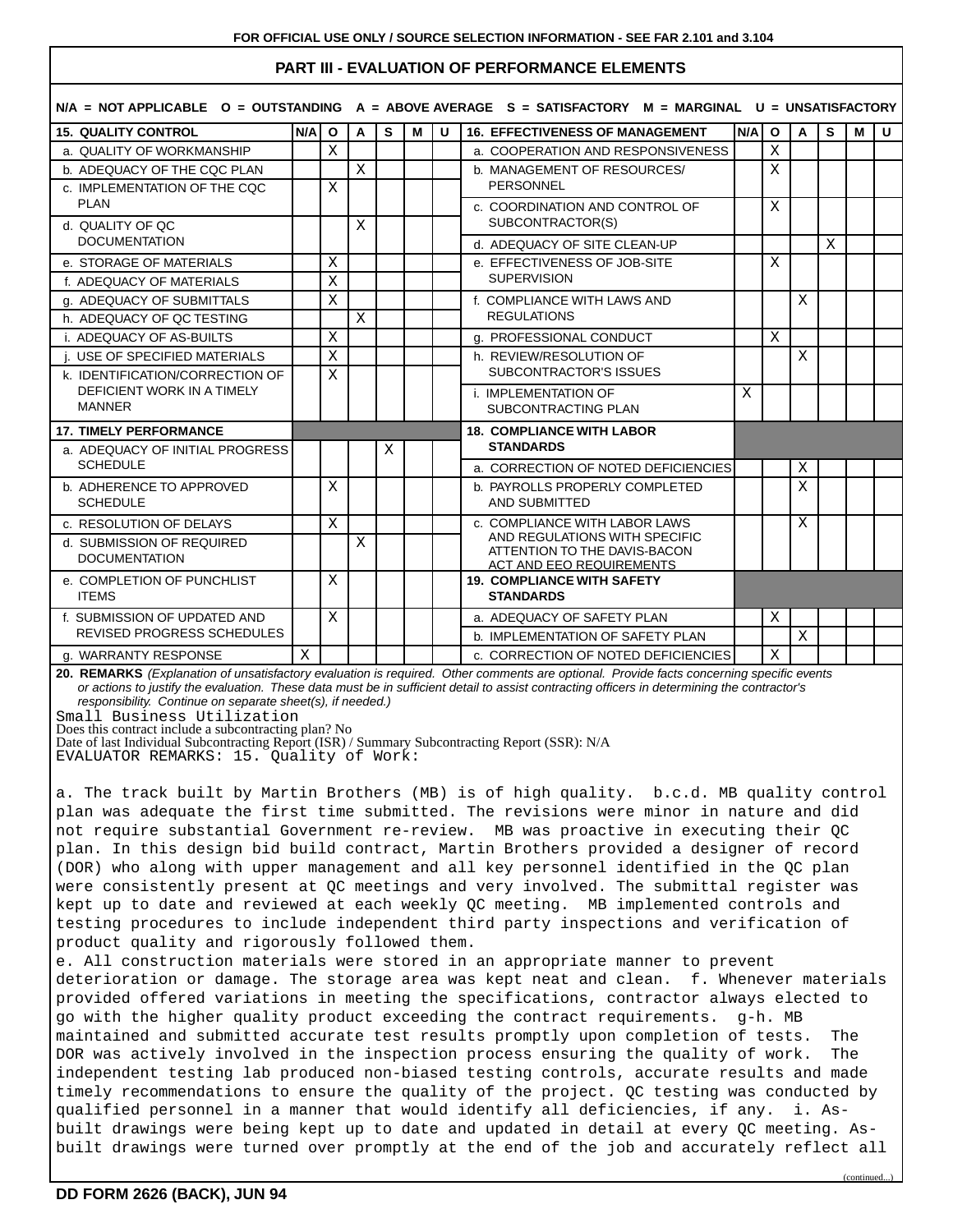#### **FOR OFFICIAL USE ONLY / SOURCE SELECTION INFORMATION - SEE FAR 2.101 and 3.104**

20. REMARKS (...continued) as-built conditions. j. All materials required by contract were installed. k. QC personnel performed reviews of shop drawings and materials quickly identifying and correcting deficient work if any without Government involvement. All Requests for information were always accompanied with at least two or more Alternative solutions leaving the government in a better position to choose an option as opposed to committing considerable resources to providing technical solutions to problems encountered in the field.

## 16. Effectiveness of Management:

a.c.e.g. Upper management was very involved and willing to make critical decisions promptly in order to keep the work on track. Management made an on-the-spot decision during the pre-final walk through of the project by electing to patch the deteriorated pavement at the existing vehicle access ramp and add a trench drain to prevent water from getting onto the field. Additionally, MB installed 570 LF of drainage pipe and 7 drainage inlets on the northwest and southwest corners of the field at no additional cost to the government, to account for offsite water flowing onto the project. These items were not contractual requirements but it made the project a much better deliverable to the government. b. MB adequately planned, scheduled, resourced, organized and otherwise managed the work in order to keep on schedule.

d. For the majority of the contract MB maintained a clean site, however after final site clean up a piece of equipment was left on site for over a week. f. MB complied with all contract requirements. h. Although there were some known subcontractor issues, like going out of business and being new to Government regulations, MB was very proactive in ensuring compliance to the contract requirements with little Government intervention.

#### 17. Timely Performance:

a.f. The initial baseline schedule was combined with task order 0003 and had to be rejected. It took some effort on the part of the government to assist MB in providing a schedule that met the contract requirements. Once understood, the schedule and all updates were timely, complete and logical. b.c. MB completed the construction activities in a timely manner and adequately scheduled the work to allow for timely completion. When and if the schedule slipped through their own fault or negligence, the MB took appropriate corrective action of his own volition. d. Issues were brought to the Governments attention as soon as they were known so they could be resolved timely and not impact timely completion. Most submittals were timely with the exception of a couple of proposals that by contract must be provided utilizing RS Means. However, on one proposal, their actual costs were lower than the RS Means and MB honored their actual costs. e. The contractor dealt with punch list items in real time for timely completion of the project. All pre-punch list items were taken care of within a day or two once they were identified. MB was proactive in doing their own independent inspections and fixing items before the inspection with the Government was held. This system of early diagnosis of potential punch list items resulted in a final inspection with no punch list items. The DOR was actively involved in the pre-inspections producing a very detailed list of discrepancies and recommended solutions before each scheduled inspection with the government. This saved the government from having to commit considerable resources to inspections and re-inspections if needed.

18. Compliance with Labor Standards:

a.b. Payroll records were submitted in a complete and timely manner. The payrolls submitted were in accordance with the contract and the Davis-Bacon Wage Decision. c. MB complied with all required labor laws. The Government was not notified of any issues from any subcontractor or supplier on this project.

19. Compliance with Safety Standards: a.b.c. MB implemented a highly effective safety program that mitigated the risk of potential accidents. MB employed the same early diagnosis principle by identifying

(continued...)